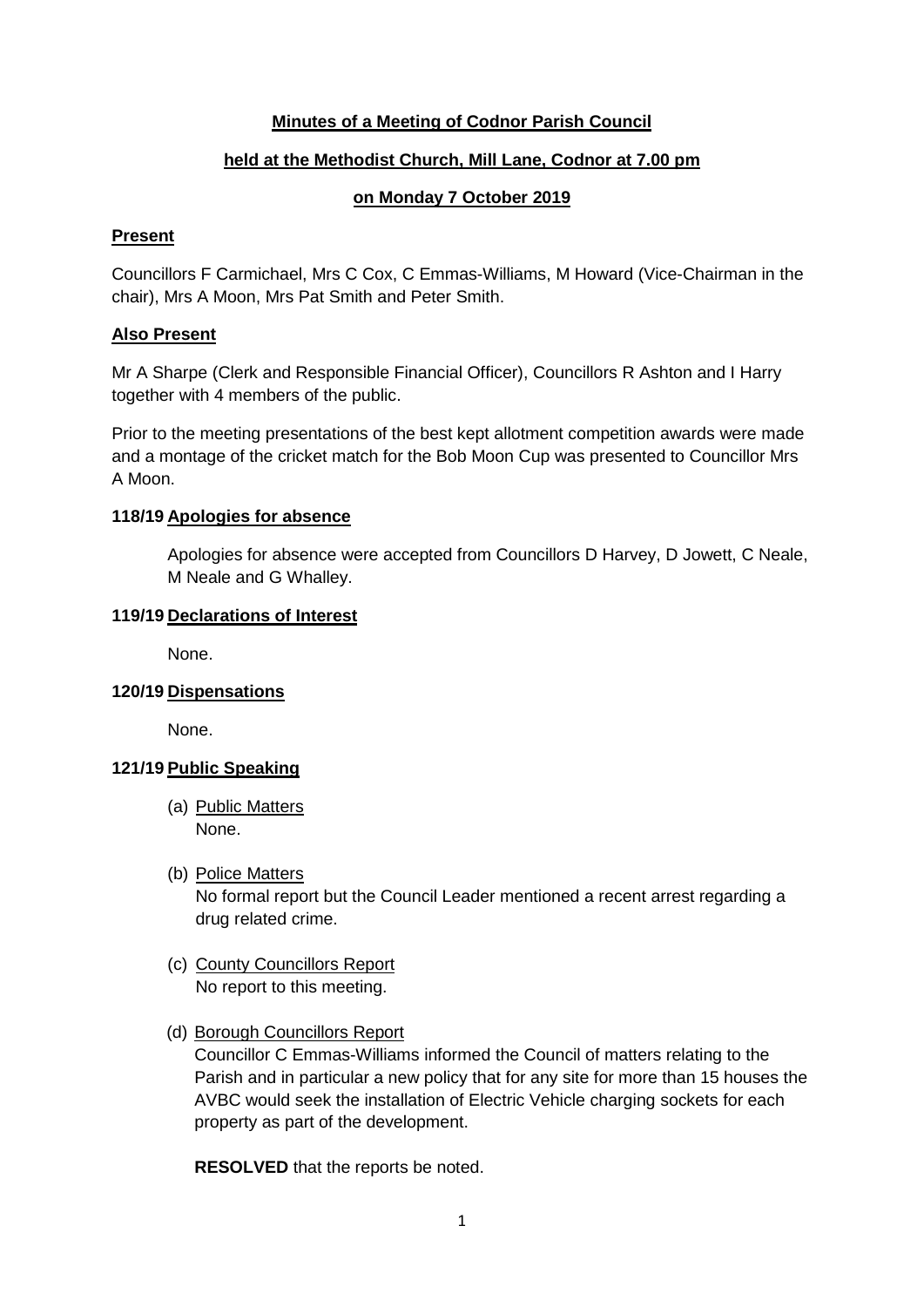# **122/19 Minutes**

**RESOLVED** that the minutes of the Meeting of the Parish Council held on 2 September 2019 be approved as a true record and signed by the Chairman.

## **123/19 To determine if any items of business should be taken with the public excluded**

**RESOLVED** that no items be taken with the press and public excluded.

#### **124/19 Chairman's Announcements**

Nothing to report.

### **125/19 Leaders Report**

The Council Leader, Councillor Emmas-Williams reported that there had been concerns about post codes and street names at the new Holborn Place site. These would have new post codes allocated and new street signs for – Warren Road, Hesketh Close, Severn Close and Masters View.

Peveril Homes would also be looking to possibly lease the land for the new football pitch and land for a potential new Waingroves Community Centre to the Parish Council.

Your Bus had gone into administration and some of the routes had already been allocated to other operators.

Car Parking/repairs on the Road/Pavement on Mill Lane had been referred by AVBC to DCC as the Highway Authority to enforce.

**RESOLVED** that the report be noted.

#### **126/19 Environmental Matters**

It was noted that the Clerk had contacted Amber Valley Borough Council to express interest in being part of their programme for their installation of electric Vehicle charging points.

# **127/19 Parish Council – Items for Decision/Action**

(a) Remembrance Sunday

The Clerk reported on the arrangements for the Remembrance Sunday Service for 2020. It would start with the procession from Mill Lane Car Park at 9.30 am on Sunday 10 November 2019. The parish Council Leader would this year be at the Ripley Service as part of his Amber Valley Borough Council role,

**RESOLVED** that the report be noted.

(b) Other Events updates

The Clerk reported that all arrangements were in hand for the Carol concert and Bonfire events.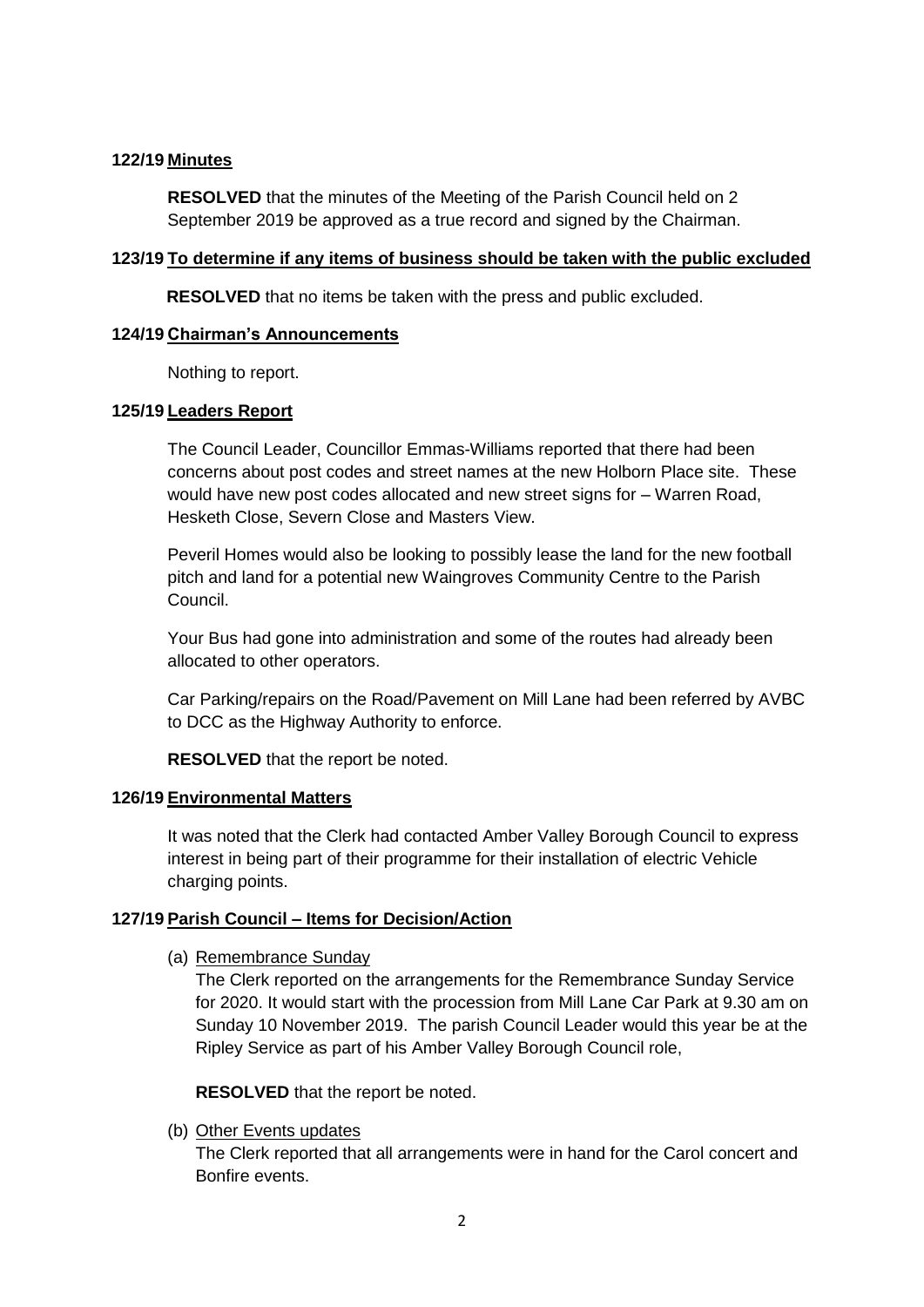**RESOLVED** that the report be noted.

(c) AVBC Forest proposals

Council noted the AVBC proposals for forest/woodland areas and the consultation process.

**RESOLVED** that the Council write to formally support the proposals.

(d) Newsletter

Council were presented with a draft newsletter to be issued for November. Members were asked to let the Clerk have any suggested amendments by the end of the week.

**RESOLVED** that the report be noted.

(e) Jessop Street allotments – Request for longer lease Council discussed a proposed longer lease for the Jessop street Allotment Association.

**RESOLVED** that the proposed lease now agreed be offered to the Association subject to amendments to the rent (to be £50 per year), maintenance of boundaries, policy on bonfires and the Association agreeing to support an Equal Opportunities policy statement similar to that adopted by the Parish Council.

# **128/19 Derbyshire Association of Local Councils**

Circular 10/2019 - Noted.

#### **129/19 Finance**

Council considered a schedule of payments, were updated on finances and received details of bank balances.

Council were also informed that the Accounts for 2018/19 had been approved and signed off by the External Auditor and there were no matters to draw to the attention of Council.

#### **RESOLVED** that the -

(1) Schedule of payments detailed below be approved.

| <b>Cheque</b> | Payee/Description          | <b>Nett</b> | <b>VAT</b> | Gross  |
|---------------|----------------------------|-------------|------------|--------|
| UT BACS       | D Hemsell - Weedkiller     | 21.99       | 0.00       | 21.99  |
| UT BACS       | Butler Cooke quarterly fee | 77.00       | 15.40      | 92.40  |
| UT BACS       | JRB Dog Bags               | 195.00      | 39.00      | 234.00 |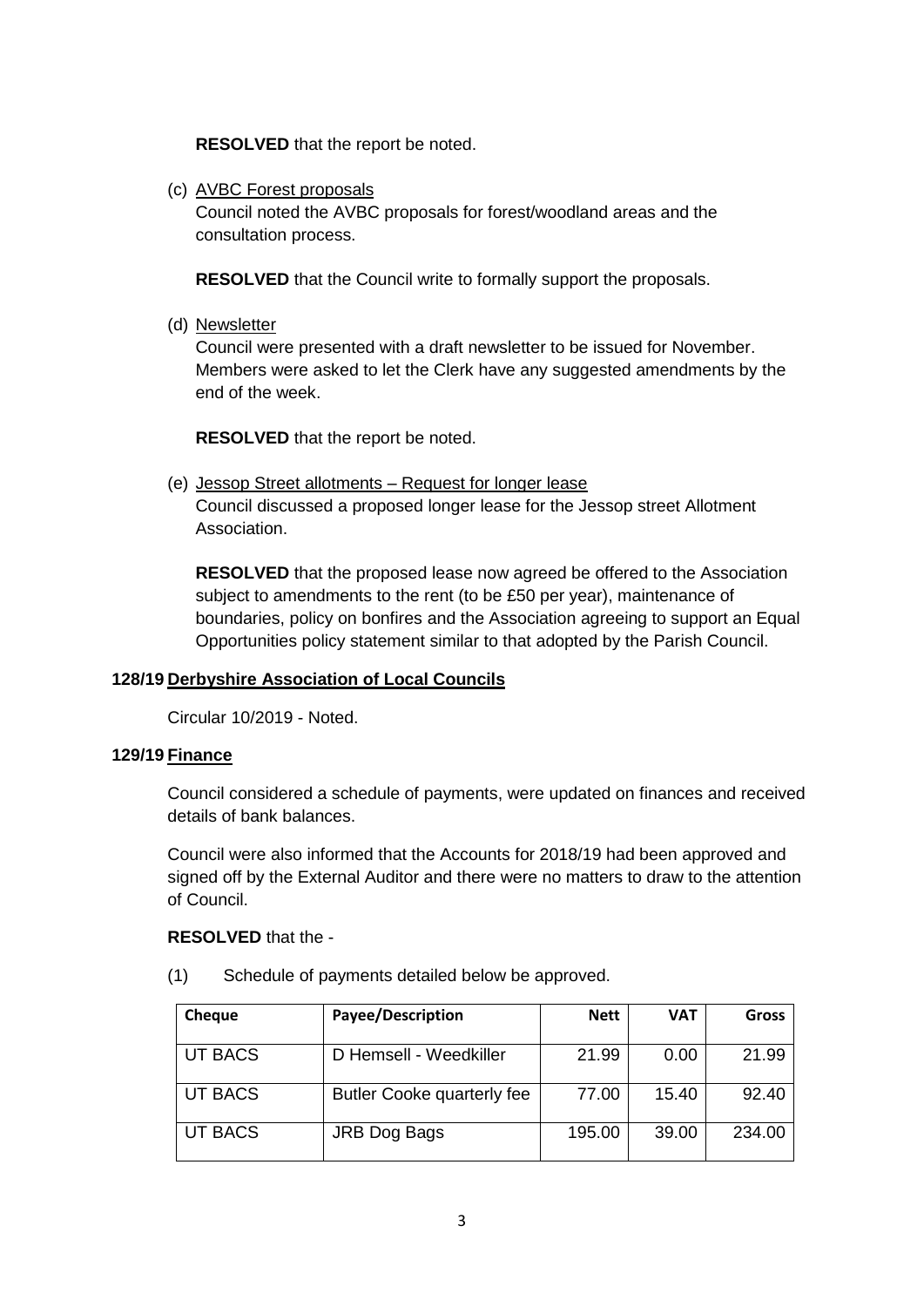| <b>Yorks Bank</b><br>Cheque 1956 | Came & Co Ins Renewal                                                  | 1218.18 | 0.00  | 1218.18 |
|----------------------------------|------------------------------------------------------------------------|---------|-------|---------|
| <b>UT BACS</b>                   | A Sharpe - Home<br>Working allowance and<br>mileage.                   | 88.00   | 0.00  | 88.00   |
| <b>Yorks Bank</b><br>Cheque 1957 | <b>AVBC NNDR</b>                                                       | 3729.00 | 0.00  | 3729.00 |
| <b>UT BACs</b>                   | <b>AVBC Addit NNDR</b><br>(Underpayment).                              | 10.00   | 0.00  | 10.00   |
| <b>UT BACS</b>                   | A Sharpe -<br>Reimbursement for<br>frames and prizes BK<br>competition | 35.86   | 0.00  | 35.86   |
| <b>Yorks Bank</b><br>Cheque 1960 | <b>HMRC</b>                                                            | 128.24  | 0.00  | 128.24  |
| <b>UT BACS</b>                   | Viking - Toilet Rolls                                                  | 12.89   | 2.58  | 15.47   |
| <b>UT BACS</b>                   | Lite - Switch gear at St<br>James                                      | 295.00  | 59.00 | 354.00  |
| <b>UT BACS</b>                   | <b>Clerk Salary</b>                                                    | 610.02  | 0.00  | 610.02  |
| <b>UT BACS</b>                   | Parish Warden Salary                                                   | 1001.67 | 0.00  | 1001.67 |
| <b>Yorks Bank</b><br>Cheque 1961 | <b>DCC Pension</b>                                                     | 256.74  | 0.00  | 256.74  |
| <b>Yorks Bank</b><br>Cheque 1958 | Transfer of £5,000 to<br><b>Unity Trust Bank</b>                       | 5000.00 | 0.00  | 5000.00 |
| UT Bacs                          | Mrs H Bevan Locum Clerk                                                | 60.30   | 0.00  | 60.30   |
| <b>Yorks Bank</b><br>Cheque 1959 | AVBC - music and Ents<br><b>Licences for Bonfire</b>                   | 412.99  | 0.00  | 412.99  |
| <b>Yorks Bank</b><br>Cheque 1962 | <b>Allotments Prize</b>                                                | 25.00   | 0.00  | 25.00   |
| <b>Yorks Bank</b><br>Cheque 1963 | <b>Allotments Prize</b>                                                | 10.00   | 0.00  | 10.00   |
| <b>Yorks Bank</b><br>Cheque 1964 | <b>ICO</b>                                                             | 40.00   | 0.00  | 40.00   |